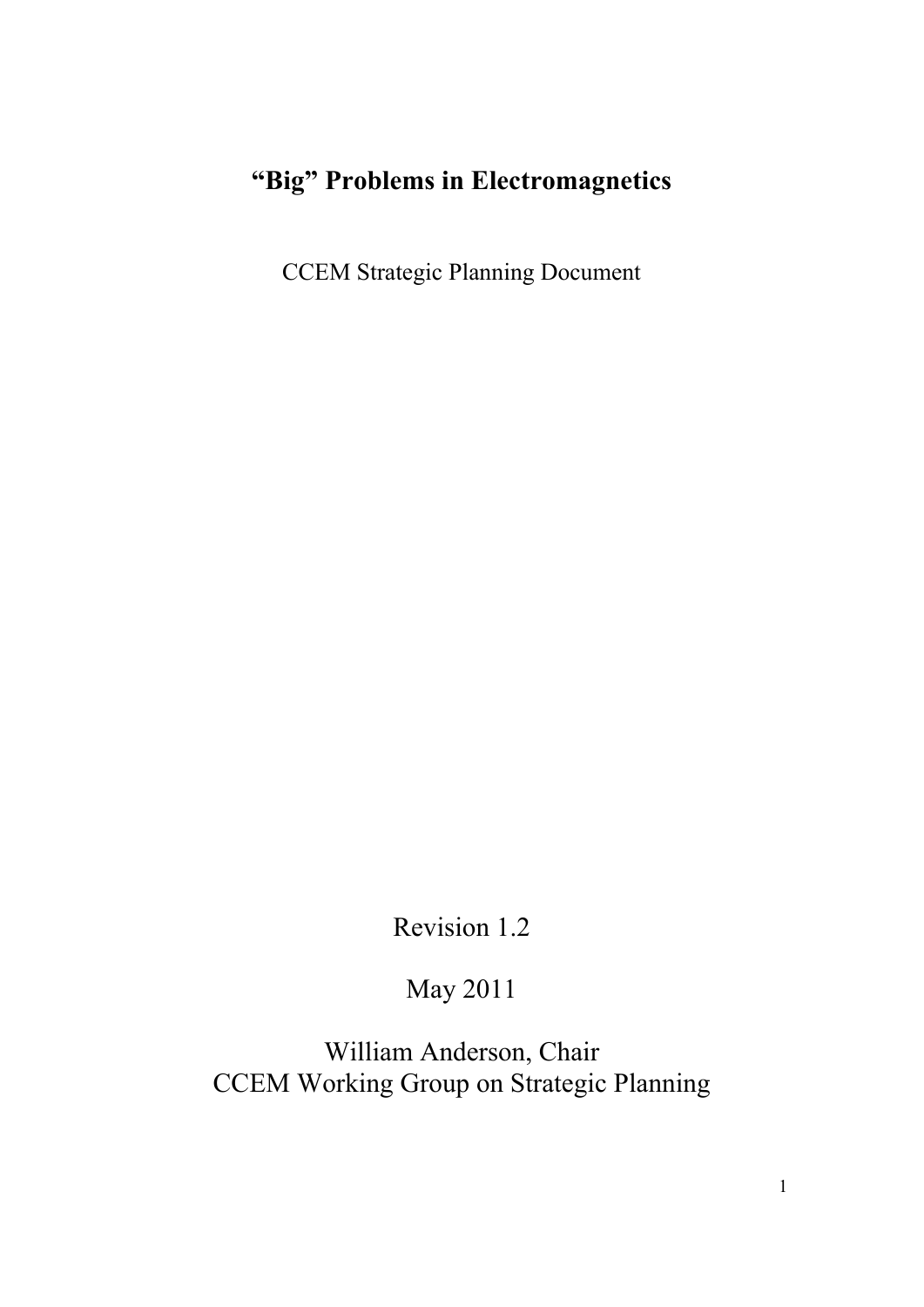This document is a product of the Consultative Committee for Electricity and Magnetism's (CCEM) Working Group on Strategic Planning. The Working Group was formed to both identify the major future problems challenging the National Metrology Institutes in electromagnetic metrology and to provide input to the CCEM on the BIPM's technical program on electrical metrology. It is in its former role that this document was created. Identifying the major challenges in electromagnetic metrology serves many purposes. One is as input to the strategic planning occurring at the world's NMIs and also being undertaken by some of the Regional Metrology Organizations. As resources are being directed to nanometrology, chemical metrology, and biometrology, it is important that electrometrology continues apace as many of the measurements in the new areas will depend upon accurate measurements of electromagnetic properties under challenging conditions. Many of the problems identified in this document are large in scope and demanding on resources. By their nature they will require many of the world's NMIs working together to achieve success. This document then identifies areas where international collaborations should be focused.

The document outlines first specific technical measurement challenges facing the electromagnetic metrology community. It ends with societal problems that require the attention of this community for solution.

The Working Group included all major electromagnetic measurement challenges not just those traditionally considered by the CCEM.

It is understood that this document is a work in progress. The Working Group attempted to look in the future to identify the important problems on the 5 to 10 year horizon. Undoubtedly, the Group missed some and in the next several months and years the document will need to evolve to capture the reality of the day.

We hope the CIPM, the CCEM, the RMOs, and the NMIs find value in this document,

Bill Anderson Alan Steele Shravan Singh Uwe Siegner Gert Rietveld Jonathan Williams Michael Stock Yashuhiro Nakamura Nobu-hisa Kaneko Barry Inglis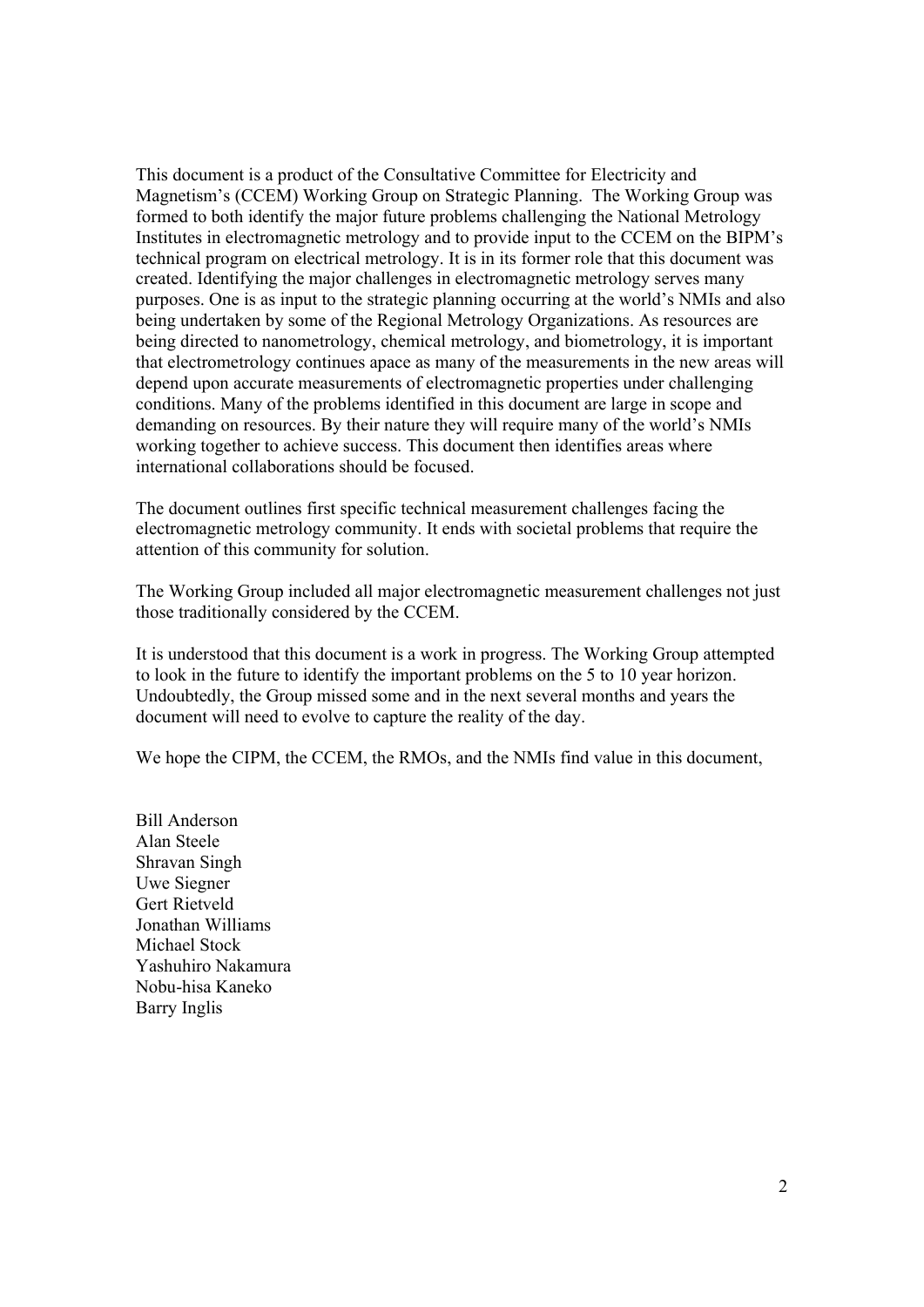# **Technical Challenges**

## **Single Electronics**

While much progress has been made, it remains a significant challenge to extend our fundamental understanding of single electron tunneling (SET) physics and to realize the goal of building novel integrated circuits that precisely manipulate and detect individual electrons. Single electronics is a "big problem" due to 1) extreme sensitivity of single electrons to environmental perturbations, and 2) difficulties in controlling and eliminating electrically active defects introduced during device fabrication. The worldwide electrical metrology community needs reproducible fabrication and reliable operation of multijunction electrons pumps with sufficient metrological accuracy for use in electroncounting-based capacitance standards and at higher currents for use in potential current standards. New measurement techniques are needed to study single electron tunneling dynamics at high speed and to explicitly characterize where and when error events occur.

Advances in single electronics will have an impact on a wide variety of application areas, from fundamental electrical metrology to nanoelectronics. For example, various classes of future nanoelectronics beyond CMOS are projected to work with one or a few electrons. These include molecular electronics, semiconductor-based integrated circuits using single-electron memory or logic, and quantum computing (QC). As another example, one endemic problem in any circuit which depends on small numbers of electrons is the "charge offset" phenomenon, which makes it difficult or impossible to integrate multiple single-electron tunneling (SET)-based devices together; this problem gets more difficult as the device gets smaller. The table below provides additional information on application areas and requirements for improvements in single electronics.

| Application<br>Area      | Examples                                                                                                    | Key Requirements                                                              | Competing<br>Technologies                                                                                                                                                                               |
|--------------------------|-------------------------------------------------------------------------------------------------------------|-------------------------------------------------------------------------------|---------------------------------------------------------------------------------------------------------------------------------------------------------------------------------------------------------|
| Fundamental<br>Metrology | Quantum metrology<br>triangle and other<br>consistency checks.                                              | Accuracy is<br>paramount;<br>affordability and<br>usability are<br>secondary. | None, since there is<br>no substitute for<br>current based on the<br>charge of the<br>electron, e                                                                                                       |
| Applied<br>Metrology     | Calibration of<br>electrometers<br>and picoammeters for<br>dosimetry, etc.<br>Calibration of<br>capacitors. | Combination of<br>accuracy,<br>affordability, and<br>usability is important   | Current obtained<br>via Josephson<br>voltage standard<br>(JVS) plus quantum<br>Hall resistance<br>(QHR)<br>or $I = C(dV/dt)$<br>Calculable capacitor<br>$\alpha$ r<br>ac QHR plus<br>quadrature bridge. |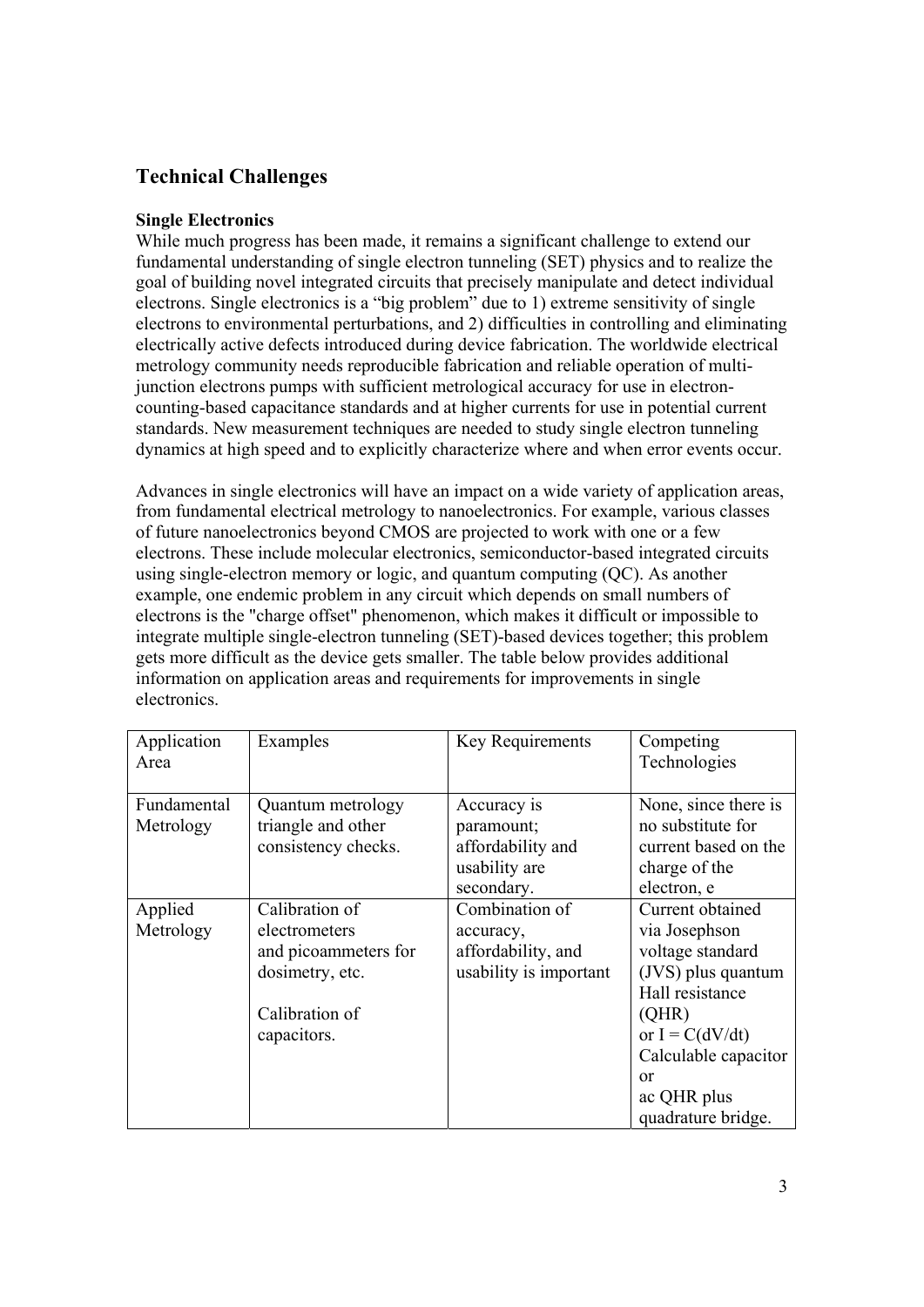| Novel        | Local probe of charge     | Sensitivity (and in     | CMOS and other     |
|--------------|---------------------------|-------------------------|--------------------|
| Measurements | transport in              | some cases accuracy)    | semiconductor      |
|              | nanostructures.           | is paramount;           | devices; various   |
|              | (including CMOS),         | affordability and       | mesoscopic systems |
|              | studies of quasiparticles | usability are           | (quantum dots,     |
|              | in qubits,                | secondary.              | nanotubes,         |
|              | characterization          |                         | cantilevers, etc.) |
|              | of charge-based single-   |                         |                    |
|              | photon sources, particle  |                         |                    |
|              | detectors, electric field |                         |                    |
|              | mapping,                  |                         |                    |
| Information  | Quantum-dot cellular      | Surpassing CMOS in      | Anything else      |
| Processing   | automata (QCA) cells,     | terms of speed,         | mentioned in the   |
|              | spintronics, etc.         | usability, reliability, | semiconductor      |
|              | (classical bits)          | and affordability is    | industry (ITRS)    |
|              |                           | difficult. It will      | roadmap.           |
|              | Qubits with charge-       | probably require        |                    |
|              | based readout, quantum-   | mastery of "bottom-     | Anything else      |
|              | limited amplifier for     | up" fabrication.        | mentioned in the   |
|              | qubit readout.            |                         | quantum computing  |
|              |                           | Long coherence time,    | roadmap.           |
|              |                           | controlled back-        |                    |
|              |                           | action.                 |                    |

## **Single Photonics**

The photon is one of the fundamental particles in modern physics and is the basic quantum of electromagnetic radiation. The quantized nature of photon states suggests momentous opportunities for metrology based on photonics, yet this potential has barely been exploited. Recent advances in solid-state photonics, optical detectors, and optoelectronics have yielded new techniques for the production, manipulation, and detection of single photons. The technology to take advantage of the quantum nature of the photon is becoming available, and the goal of providing radiometric measurements based on photon count is becoming realistic.

Creation and detection of single photons is difficult because of the challenges in achieving the unity quantum efficiency that is required to ensure that the photon number is accurate. Furthermore, the ability to generate and detect photons in the numbers needed to match picowatt and nanowatt powers requires significant advances in single photon generator emission rate and photon detector count rate. New measurement methods are needed to exhaustively characterize the state of photons with high sensitivity to small photon numbers.

Advances can be applied to a wide variety of technology areas. High-flux single photon sources and detectors could provide new, improved methods for optical radiometry and the calibration of optical power meters. Fock state sources could be used to demonstrate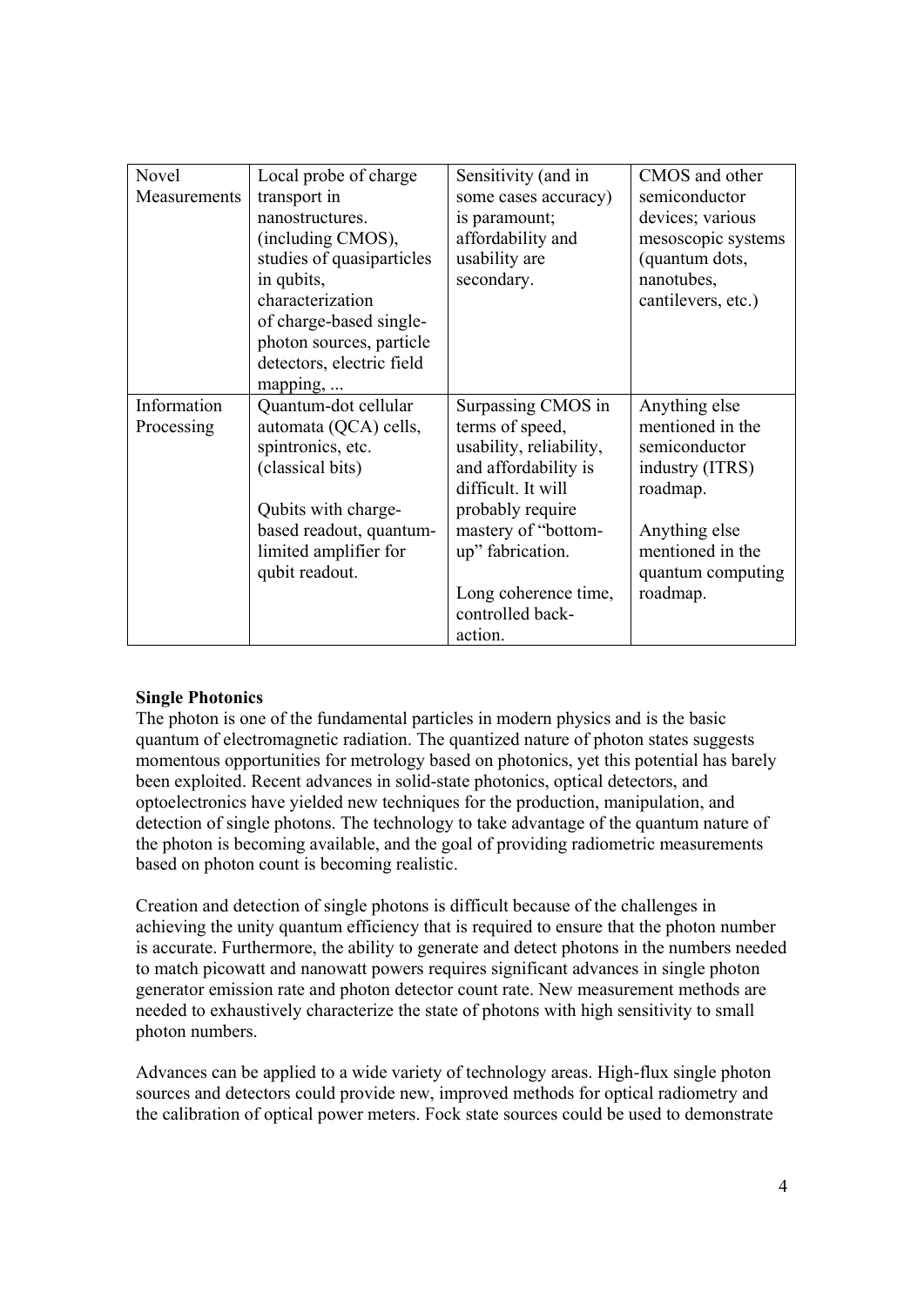interferometry and lithography with resolutions beyond that of classical limits (1/N rather than  $1/\sqrt{N}$  for N photons). In the non-classical photon states, the phase noise can be considerably reduced because it is inversely proportional to the photon number. This will lead to a new length scale with lower uncertainty. High-rate single-photon sources and detectors could enable secure quantum key distribution systems over optical fibers or free space.

Many NMIs began to work on the development of non-classical light sources such as single photon sources or correlated photon pairs. Photon measurement techniques are also being developed; such as a single photon detector (SPD) and photon number resolving detectors (PNRD). Especially PNRDs can reveal the nature of the photon distribution in non-classical light. In industry, these techniques are going to be used in the quantum key distribution, which is based on using single photons to ensure truly secure communication.

Therefore, the technology of creation and measurement of photons will definitely play an important role in metrology. International collaboration in this field is indispensable to boost the research and development.

| Application<br>Area       | Examples                                                  | Key Requirements                                                                                              | Competing<br>Technologies                                                                                          |
|---------------------------|-----------------------------------------------------------|---------------------------------------------------------------------------------------------------------------|--------------------------------------------------------------------------------------------------------------------|
| Fundamental<br>Metrology  | Detection and<br>creating of<br>single photons.           | Non-Poisson generation of<br>photons. Accurate<br>detection.<br>Affordability and usability<br>are secondary. | Avalanche<br>photodiodes have high<br>dark counts.<br>Parametric conversion<br>is Poisson-like.                    |
| Applied<br>Metrology      | Calibration of<br>cryogenic<br>radiometers,<br>detectors. | Ability to measure or<br>generate high photon flux<br>at near single photon<br>precision.                     | none                                                                                                               |
| Novel<br>Measurements     | Heisenberg-<br>limited<br>interferometry.                 | Creation of<br>indistinguishable photon<br>Fock states.                                                       | none                                                                                                               |
| Information<br>Processing | Quantum key<br>distribution<br>(QKD).                     | High rate single-photon-<br>on-demand sources; high-<br>bandwidth single photon<br>detectors.                 | Attenuated lasers and<br>avalanche photodiodes<br>(APDs), but QKD is<br>not provably secure<br>with these devices. |

## **Quantum Voltage**

The development of quantum voltage standards based upon Josephson junction technology has revolutionized voltage metrology around the entire world. New direct comparison techniques now allow for determinations of voltage better than a part in  $10<sup>9</sup>$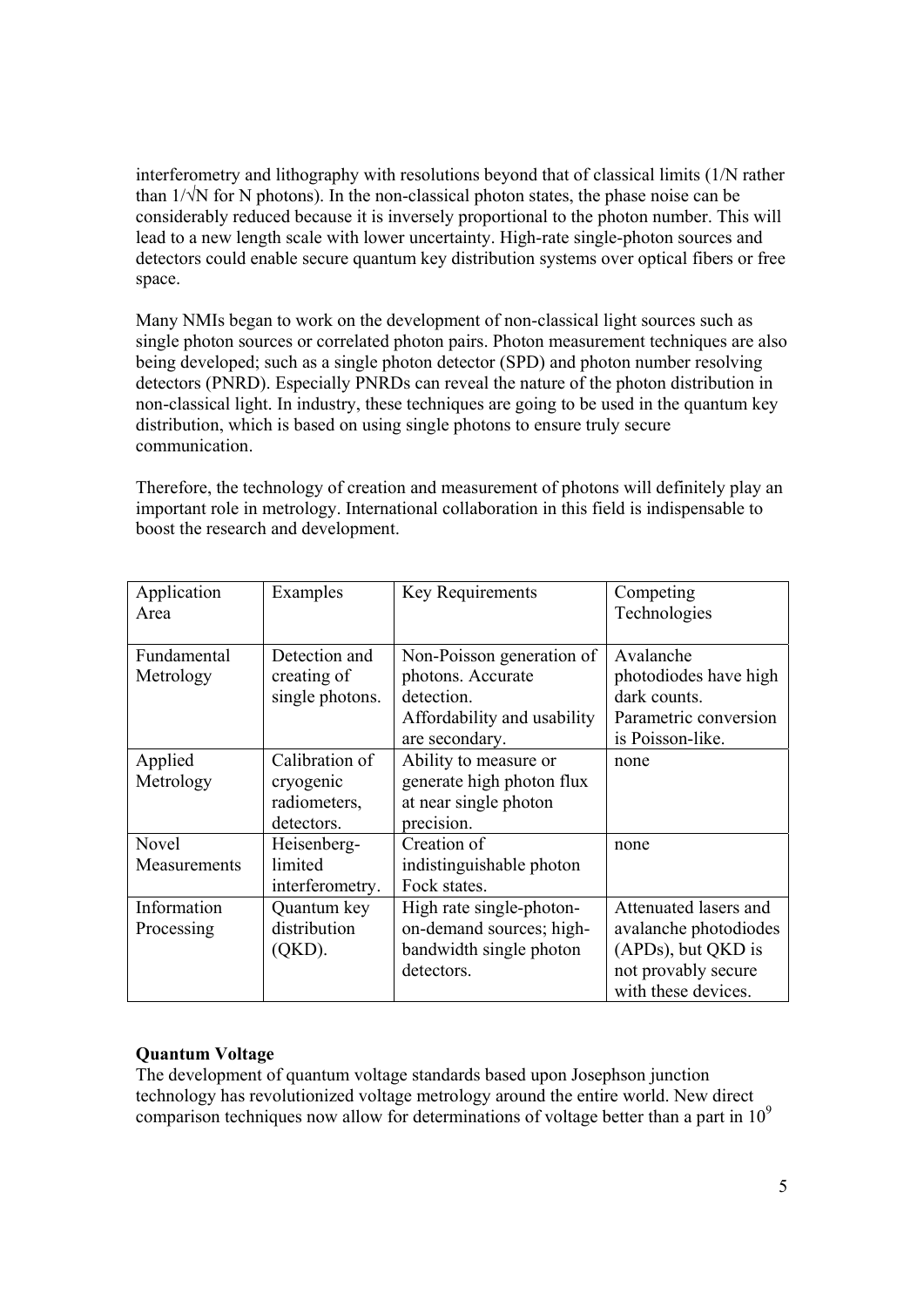for dc applications. There remain essentially 2 primary challenges in the realization and dissemination of voltage: 1) development of a simplified system to allow for the extensive and common place usage of quantum dc voltage standards; and 2) development of quantum voltage standards for ac and arbitrary waveform applications. The first challenge is difficult because it requires significant development of array technology, microwave integrated circuits, electronic instrumentation, and cryogenic packaging to produce a truly reliable universally applicable system. The second area is even more challenging because quantum standards would be useful over such a broad parameter space of voltage magnitude and frequency. Successful development of a "universal" voltage standard will require significant advances in all design, fabrication, and engineering aspects of an arbitrary waveform Josephson voltage standard (JVS) system.

Advances in the development of improved JVS systems will impact many technical areas related to electrical metrology. For example, "turn key" quantum voltage standards will require improved cryocooler technologies. Future systems require higher voltages for both dc and ac applications that depend upon advances in chip fabrication for increased voltages and better operating margins. As ac systems are developed for extended frequency ranges, improvements in the bitstream generators will be required, as will improvements in the techniques for transmitting the precision ac signals. The solution of these challenges will advance all voltage metrology as the world continues to develop new quantum voltage systems.

| Application<br>Area      | Examples                                                                                                                                                             | Key Requirements                                                                | Competing<br>Technologies                                                             |
|--------------------------|----------------------------------------------------------------------------------------------------------------------------------------------------------------------|---------------------------------------------------------------------------------|---------------------------------------------------------------------------------------|
| Fundamental<br>Metrology | Universal and common<br>realization of voltage.                                                                                                                      | Accuracy,<br>affordability and<br>usability are all<br>critical.                | None, since Zener<br>diodes have inherent<br>uncertainties.                           |
| Applied<br>Metrology     | Development of<br>quantum standards for<br>ac-dc difference and<br>electric power.<br>Applications as<br>calibrators for<br>oscilloscopes, samplers,<br>and sources. | Combination of<br>accuracy,<br>affordability, and<br>usability is<br>important. | Traditional signal<br>generators combined<br>with traceability to<br>other standards. |

## **Electronic Kilogram**

The goal is to develop a synthesis of mechanical, material, electromagnetic, computational, and quantum technologies that will become the national kilogram mass standard reference for the foreseeable future. To create a standard reference, all these technologies must be incorporated with absolute traceability to references for the second, meter, volt, and ohm. This traceability, along with stability and reproducibility, must be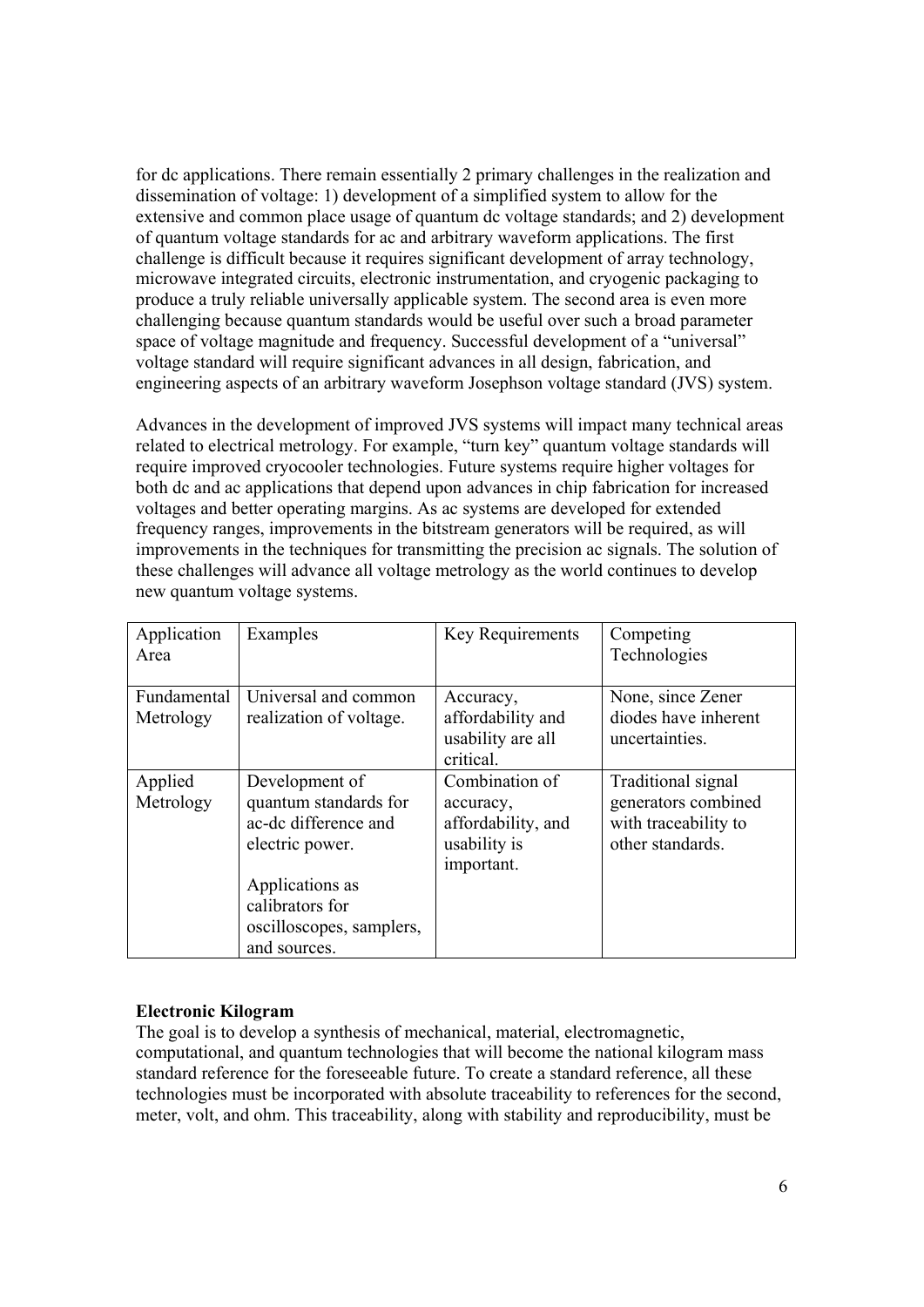maintained at better than the part in  $10<sup>8</sup>$  level in order to accommodate the commercial and scientific needs of the world. With the likely redefinition of the kilogram and assignment of the Planck constant, the volt and ohm will become fixed and independent of the kilogram, but all commerce and scientific measurements related to mass, pressure, and force will be impacted by the electronic kilogram standard.

The challenge is to achieve electronic kilogram systems that can be flawlessly, efficiently, and continuously operated in several locations around the world. The difficulty in this problem arises in the long-term reproducibility at the high precision required for establishing kilogram that is constant over the next decades. At the part in 10<sup>8</sup> level, many external environmental effects and internal mechanical or electrical properties are not negligible. Since the resulting standard is an absolute measurement as opposed to a relative measurement, these effects must be characterized (e.g. alignment corrections, gravity acceleration), reduced (e.g. vibrations and radio-frequency interference), or measured such that the effect cancels with the proper experimental procedure (e.g., both the magnitude and drift in the magnetic field, and also heat energy and friction energy losses are eliminated in the dual mode method of the watt balance technique). Some examples of advances needed to make the electronic kilogram a reliable national standard include: a stable magnetic field source less costly in use of liquid helium; more stable, lower noise, and lower leakage electronics and electrical components; laser interferometry electronics that are both fast, very high precision, and accurately timed; and mass standards of materials with surfaces stable under vacuum and mechanical wear.

| Application<br>Area      | Examples                                                                                                                                   | Key Requirements                                                                | Competing<br>Technologies                                    |
|--------------------------|--------------------------------------------------------------------------------------------------------------------------------------------|---------------------------------------------------------------------------------|--------------------------------------------------------------|
| Fundamental<br>Metrology | Redefinition of the SI and<br>determination of Planck's<br>constant.                                                                       | Accuracy is<br>paramount.                                                       | Si-sphere<br>Avogadro<br>experiment (still)<br>an artifact). |
| Applied<br>Metrology     | Realization of the kilogram.                                                                                                               | Combination of<br>accuracy,<br>affordability, and<br>usability is<br>important. | Present physical<br>artifacts.                               |
| Novel<br>Measurements    | Application of the most<br>precise representation of<br>length, time, voltage,<br>resistance, and gravity in an<br>experimental apparatus. | Low uncertainty,<br>repeatability, and<br>reliability are<br>essential.         |                                                              |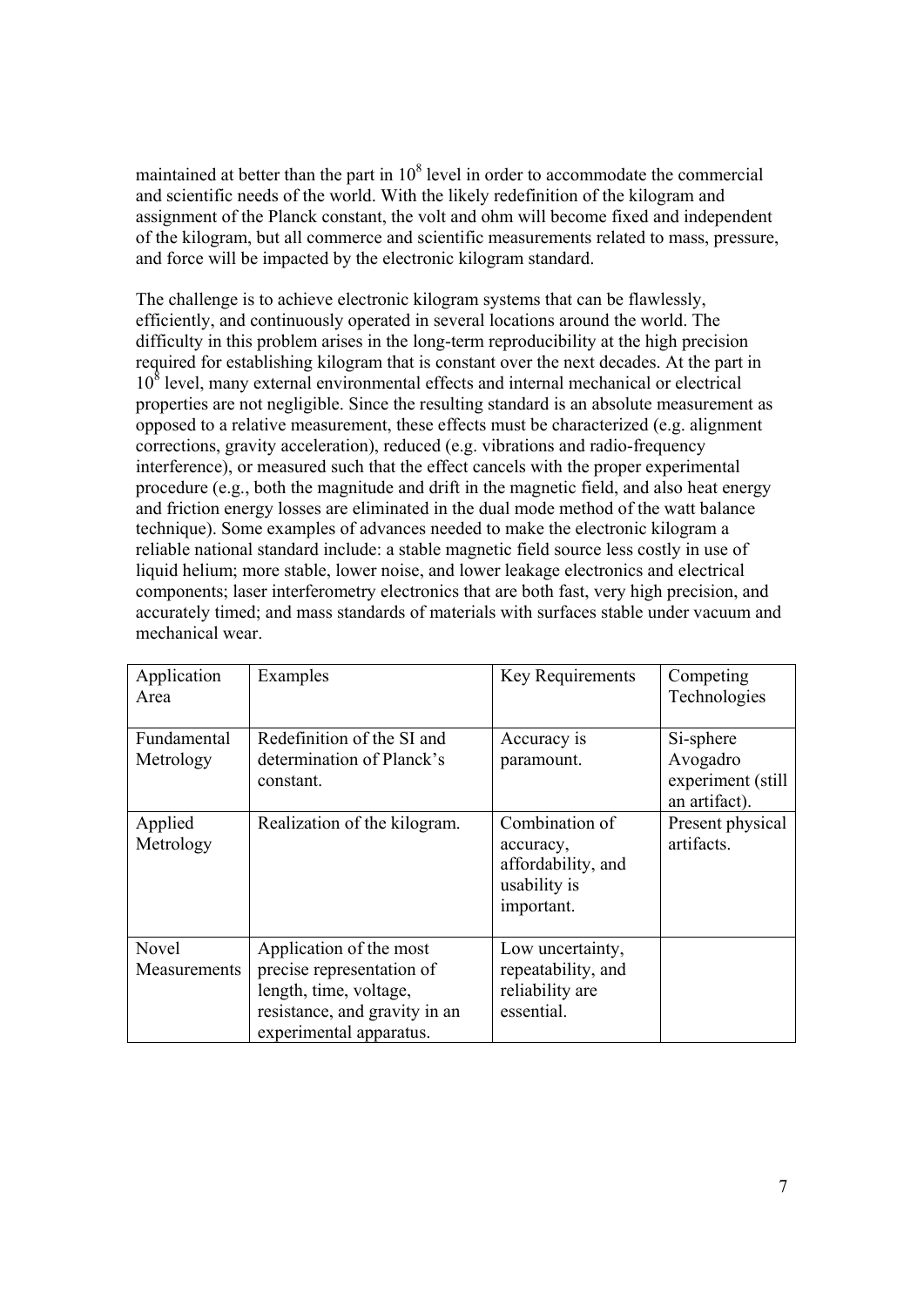#### **Quantum Computing with Superconducting Qubits**

Quantum Computing is one of the most exciting and dynamic fields of modern physics with potential "paradigm shifting" impact in areas as diverse as communication security, digital signatures, computation related to scheduling problems, and simulation of complex systems such as drug synthesis. Numerous implementations of quantum computing are being pursued each using a different physical entity for the quantum bit or qubit. Examples are atoms, ions, isolated spins in solids, and superconducting integrated circuits. The latter approach is particularly challenging, because of the difficulty in isolating the qubit from external perturbations but holds great promise because, once a single long-lived qubit is realized, integration of multiple qubits into complex circuits can be done using well-known techniques from silicon integrated circuits.

To realize a useful qubit one must 1) initialize its quantum state, 2) isolate the qubit sufficiently from external perturbations such that the quantum state can evolve undisturbed, 3) couple the qubit in a controlled way to neighboring qubits, and finally 4) read out the qubit state with high fidelity. The work addressing each of these needs has profound metrological impact as electrical (and physical) metrology evolves ever more quickly to quantum-based standards and measurements. The sensitivity of a qubit to external perturbations makes it an exquisite detector for other quantum phenomena such as single charge transport and even quantized mechanical motion. The need for isolation has spurred very fundamental research into the role of "quasiparticle poisoning" on the operation of superconducting circuits and the requirement for readout provides impetus for the development of quantum limited high speed amplifiers. Given the profound difficulty of building a quantum computer, it is highly likely that the technology developed pursuing this goal may, in fact, have its first application not in Quantum Information but in quantum-based standards and measurements.

#### **Nano Bioelectronics**

Research in the biological and medical sciences is evolving from the traditional top-down observational-based efforts on animal or cell cultures to include methods where measurements of the most fundamental processes enable the understanding of more complex processes. This change has been enabled by the development of new technologies and driven by the need to diagnose and treat disease faster, cheaper, and better for affordable healthcare.

Current optical-based fluorescence methods have high sensitivity for biological and medical research but instrument miniaturization for portable diagnostics has not yet been achieved. Electronic-based methods have the advantage of enabling portable diagnostic systems but suffer from low sensitivity for measurements of biologically relevant concentrations of analytes. With the advent of microfluidics and nanopore technologies, electronic-based methods can achieve single molecule sensitivity because of the confinement (or packing) of samples into small spaces, which results in measurable concentrations.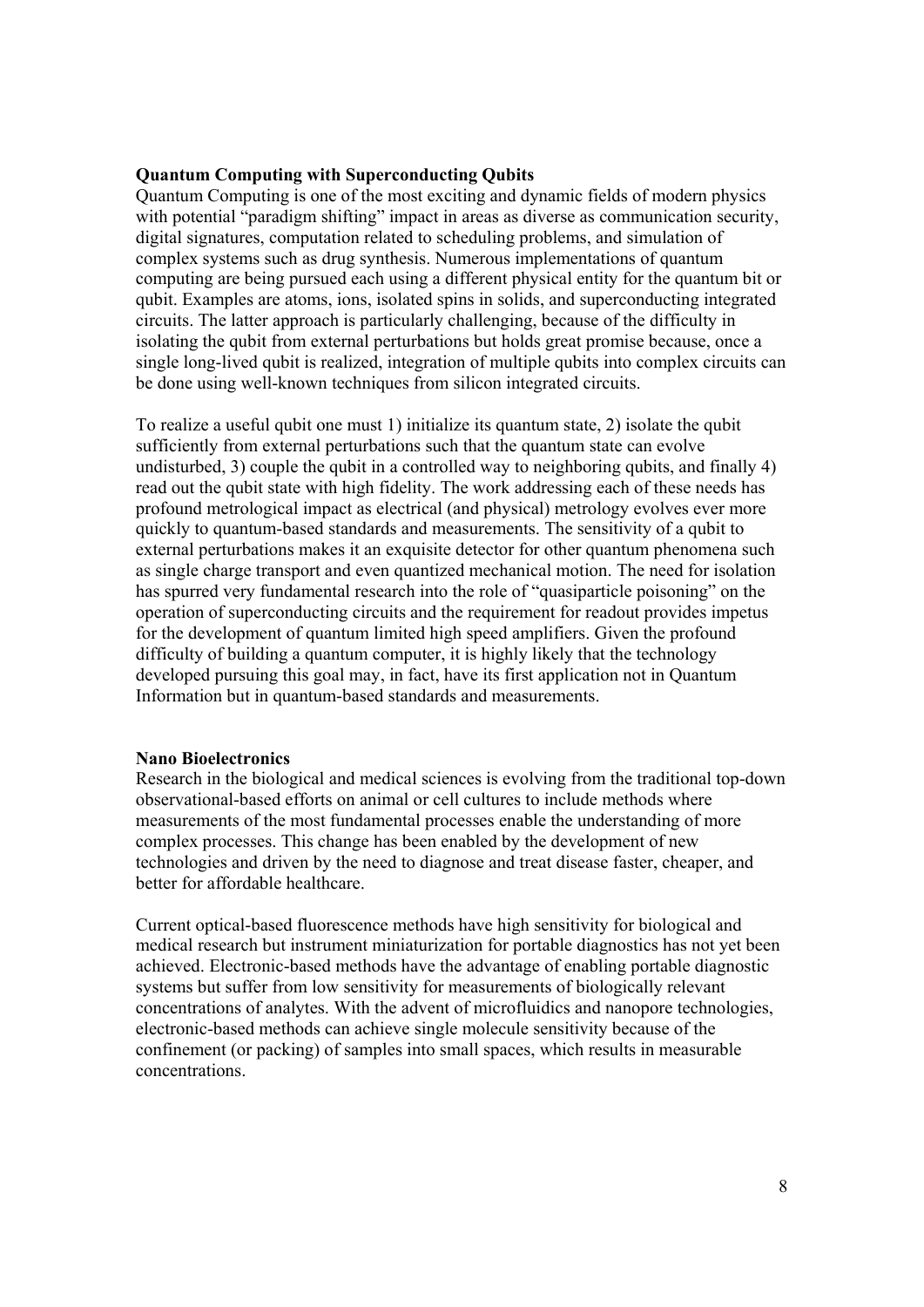A major measurement challenge is to develop measurement methods that can characterize the response of single cells or small cell populations with single molecule sensitivity, and to do this for multiple analytes. To achieve this, new electronic sensors and methods must be developed. Furthermore, these new methods must be validated with the accepted fluorescence-based methods.

Advances can be applied to a wide variety of technology areas. Nanopore technology can be used to measure the structure of DNA, but it is not yet clear what detail can be resolved and if DNA can be electronically sequenced. Conductance, pH, and electrochemical sensors can also be developed and integrated amplifiers could also increase sensitivity and performance. Other new technologies include nanowires, single electron devices, and microwave transmission line technology for temperature control and detection.

| Application<br>Area                                                | Examples                                                                                                      | Key Requirements                                                                                                  | Competing<br>Technologies             |
|--------------------------------------------------------------------|---------------------------------------------------------------------------------------------------------------|-------------------------------------------------------------------------------------------------------------------|---------------------------------------|
| Single<br>molecule<br>electronic<br>detection<br>and<br>sequencing | Structure/functio<br>n measurement<br>of DNA and<br>other stranded<br>molecules:<br>electronic<br>sequencing. | Low current measurement,<br>integration of biological<br>and/or solid-state nanopores<br>in microfludic networks. | Optical fluorescence<br>technologies. |
| Cellular                                                           | Drug discovery                                                                                                | Ability to control the cellular                                                                                   | Robotic-based                         |
| Biometrolo                                                         | and approval,                                                                                                 | microenvironment; new                                                                                             | technologies, optical-                |
| gy                                                                 | determination of                                                                                              | electronic sensors; integration                                                                                   | based measurement                     |
|                                                                    | cytotoxicity of                                                                                               | of electronics with                                                                                               | technologies, RNA                     |
|                                                                    | drugs and                                                                                                     | microfluidics technology.                                                                                         | chips, polymerase                     |
|                                                                    | toxins.                                                                                                       |                                                                                                                   | chain reaction (PCR),                 |
|                                                                    |                                                                                                               |                                                                                                                   | others.                               |
| Information                                                        | Bio-inspired                                                                                                  | Methods to extract                                                                                                | Semiconductor                         |
| Processing                                                         | computing                                                                                                     | information stored on DNA.                                                                                        | electronics.                          |
|                                                                    |                                                                                                               |                                                                                                                   |                                       |

## **Molecular Electronics**

The molecule is the single smallest thing that may ever have completely engineered electronic and optical properties. Therefore, molecular-based electronics, which can be viewed as the ultimate possible miniaturization, is a field that many predict will have important technological impacts on the computational and communication systems of the future. The goal for molecular electronics is to supplement or replace conventional Sibased technologies to extend electronic device performance improvements beyond the incremental scaling of Complementary Metal Oxide Semiconductor (CMOS) devices.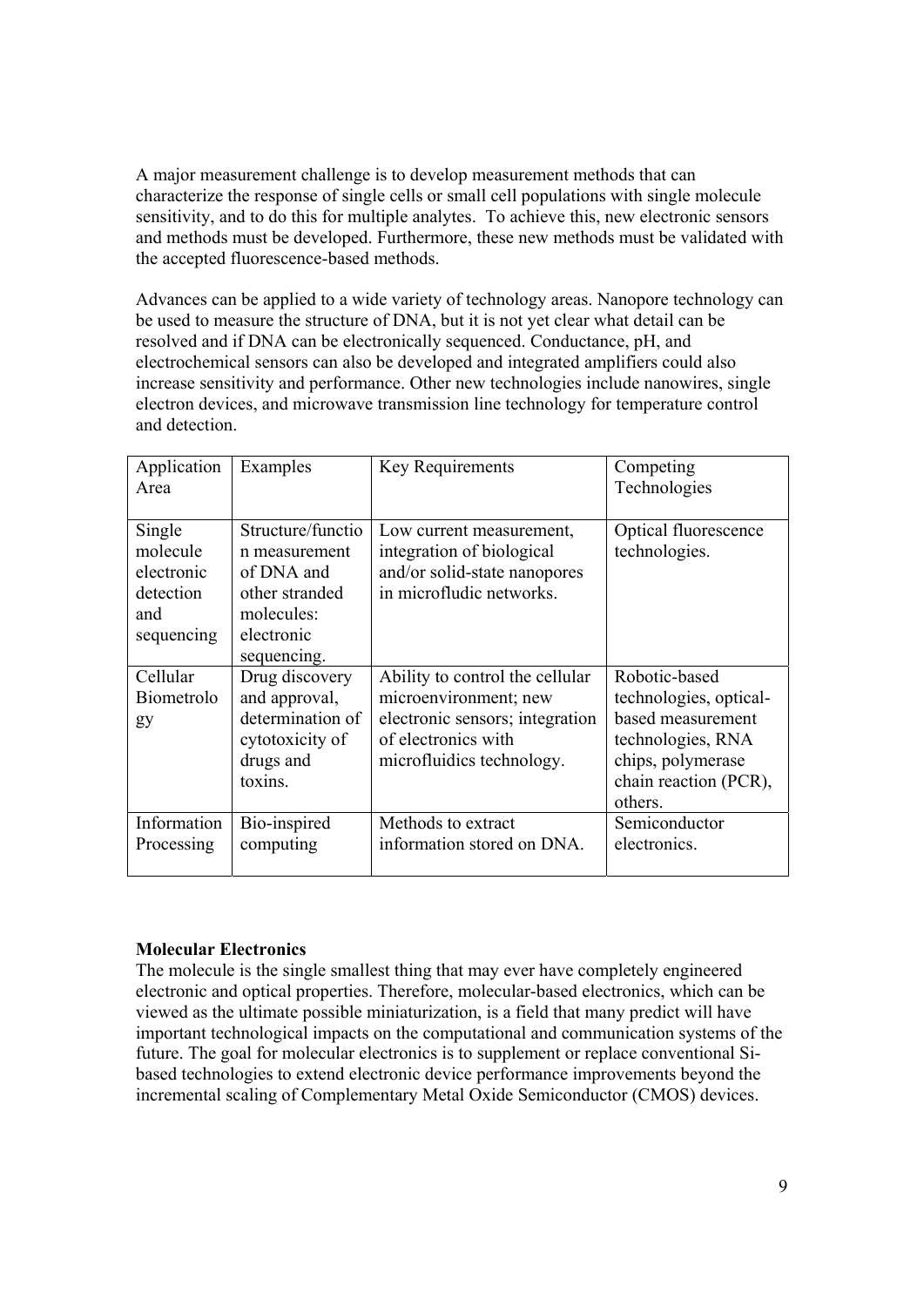The small size of molecules is the source of their great promise for electronic scaling and functionalization. However, making reliable, reproducible electrical contacts to sublithographic nanoelectronic materials, such as molecules, is a great challenge. Test structures that typically contain ensembles of molecules and characterization techniques are required that enable the intrinsic properties of the molecules to be determined. These measurement methods must separate contact effects and test platform artifacts from the intrinsic molecular conductivity. Physical characterization of the molecules within a molecular electronic device (another metrology challenge) is critical to verify that observed electrical behavior is arising from a change in the molecules in the device. In addition, three-dimensional electromagnetic models incorporating quantum mechanical effects in the device materials are needed to fully understand and interpret measurements of molecular electronic behavior.

While the chemistry of self assembly enables contact to one side of a properly designed molecule to be well-controlled and relatively easily formed, making good electrical contact to the other side of molecule is the greatest challenge (and the greatest roadblock) to the implementation of a molecular-based electronic technology. This challenge is amplified for single-molecule measurements.

In spite of these challenges, molecular electronics holds great promise as a technology to improve the performance of information processing technologies beyond the capabilities of the CMOS FET (Field Effect Transistor), the current basis of ULSI (Ultra-Large-Scale Integration) circuits, which is beginning to show fundamental limits associated with the laws of quantum mechanics and the limitations of fabrication techniques.

| Application<br>Area | Examples        | <b>Key Requirements</b>       | Competing<br>Technologies |
|---------------------|-----------------|-------------------------------|---------------------------|
| Applied             | Self-assembled  | Repeatable self assembly to   | Atomic layer              |
| Metrology           | dielectric film | form uniform, high-density    | deposition (ALD),         |
|                     | thickness       | molecular monolayers.         | thermal oxidation.        |
|                     | standards       |                               |                           |
| Novel               | Single          | Electrical contact to single, | None.                     |
| Measurements        | molecule        | isolated molecules.           |                           |
|                     | measurements    | Separation of contact effects |                           |
|                     |                 | from intrinsic behavior.      |                           |
| <b>Novel</b>        | Intrinsic       | Reliable molecular            | None.                     |
| Measurements        | molecular       | electronic test structures.   |                           |
|                     | effects         | Correlation of physical       |                           |
|                     |                 | properties with final device  |                           |
|                     |                 | performance.                  |                           |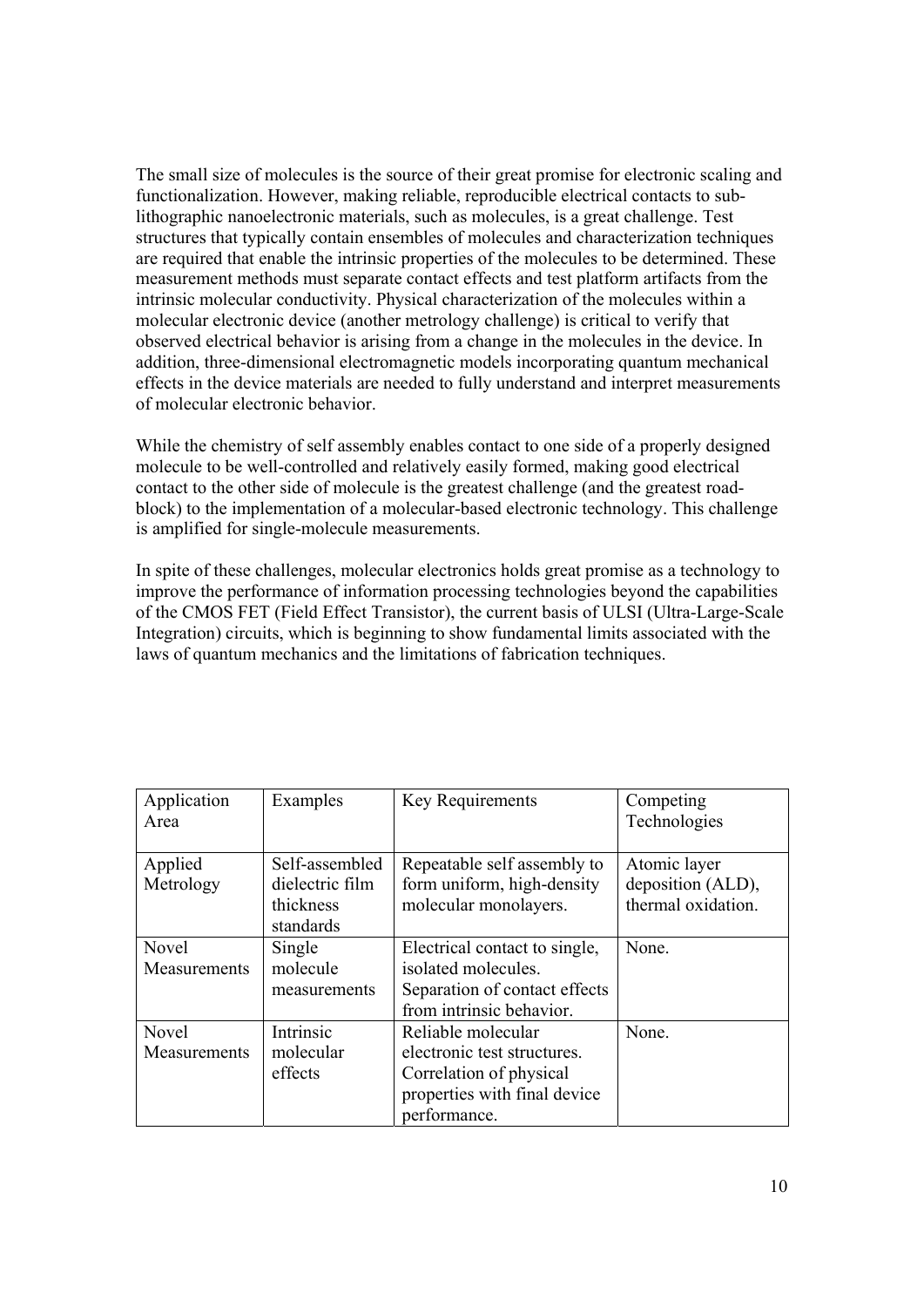| Information | Molecular      | Electrically active         | Si-CMOS,              |
|-------------|----------------|-----------------------------|-----------------------|
| Processing  | electronic     | molecules.                  | other proposed        |
|             | switches for   | Uniform, ultra-dense device | "beyond CMOS"         |
|             | advanced logic | fabrication.                | technologies such as  |
|             | and memory     | Reliable, long-term         | spintronics or phase- |
|             |                | performance.                | based circuitry.      |

#### **Nanoscale microwave metrology and spintronics**

There is a need to develop fundamental measurement techniques to allow the continued temporal and spatial scaling of present electronic devices, and to facilitate the development of emergent high-speed nanoelectronic device architectures. Present scaling laws predict that within the next decade the critical dimensions of charge- and spin-based electronic devices will approach only a few tens of nanometers and will operate at gigahertz frequencies. Few measurements have been performed in this regime. Furthermore, below 5 nm dimensions, CMOS devices are not expected to function reliably, and alternative device architectures, such as nanotube FETs and spintronic devices, are being explored as potential replacements.

While significant progress has been made in gaining a rudimentary understanding of these devices, it has largely been confined to low-frequency and dc operation. Presently, there is a lack of understanding of how such systems behave and couple to one another at frequencies from 100 MHz to above 100 GHz. In order for their potential to be realized, measurements methods in the gigahertz regime must be developed and understood. Such measurements are a "big" problem because: (1) the standard measurement techniques implemented at low frequencies cannot be applied or extrapolated to the microwave regime; (2) combining high spatial resolution with high frequency and/or broad bandwidth is very difficult; (3) the high impedances characteristic of nanoscale devices are very poorly matched to existing, almost exclusively 50 ohm, reference instrumentation; (4) metrologies must be capable of characterizing single defects since they can affect or even dominate device behavior; (5) environmental and probe-device interactions can strongly influence nanoscale devices and lead to unexpected behaviors; and (6) at nanoscale sizes devices can dynamically interact with the electrons flowing through them so that the measurement itself can affect the device response.

The need of the electronics and data storage industries for characterization of nanoscale high speed devices with metrological accuracy is driven by their aggressive push for nanometer/molecular scale devices operating at frequencies approaching 100 GHz. This demands a new physical understanding of electromagnetic properties of nanoscale objects *at high frequencies and in the near field regime*. Electrical methods, such as noise- or resonance-based metrologies, need to be developed to characterize the role of defects in realistic and active device structures. Metrological methods need to be developed to (1) identify the dynamic response of both spintronic and conventional electronic devices to current carrying electrons on the sub-nanosecond time-scale and (2) characterize the interaction of devices with their environment.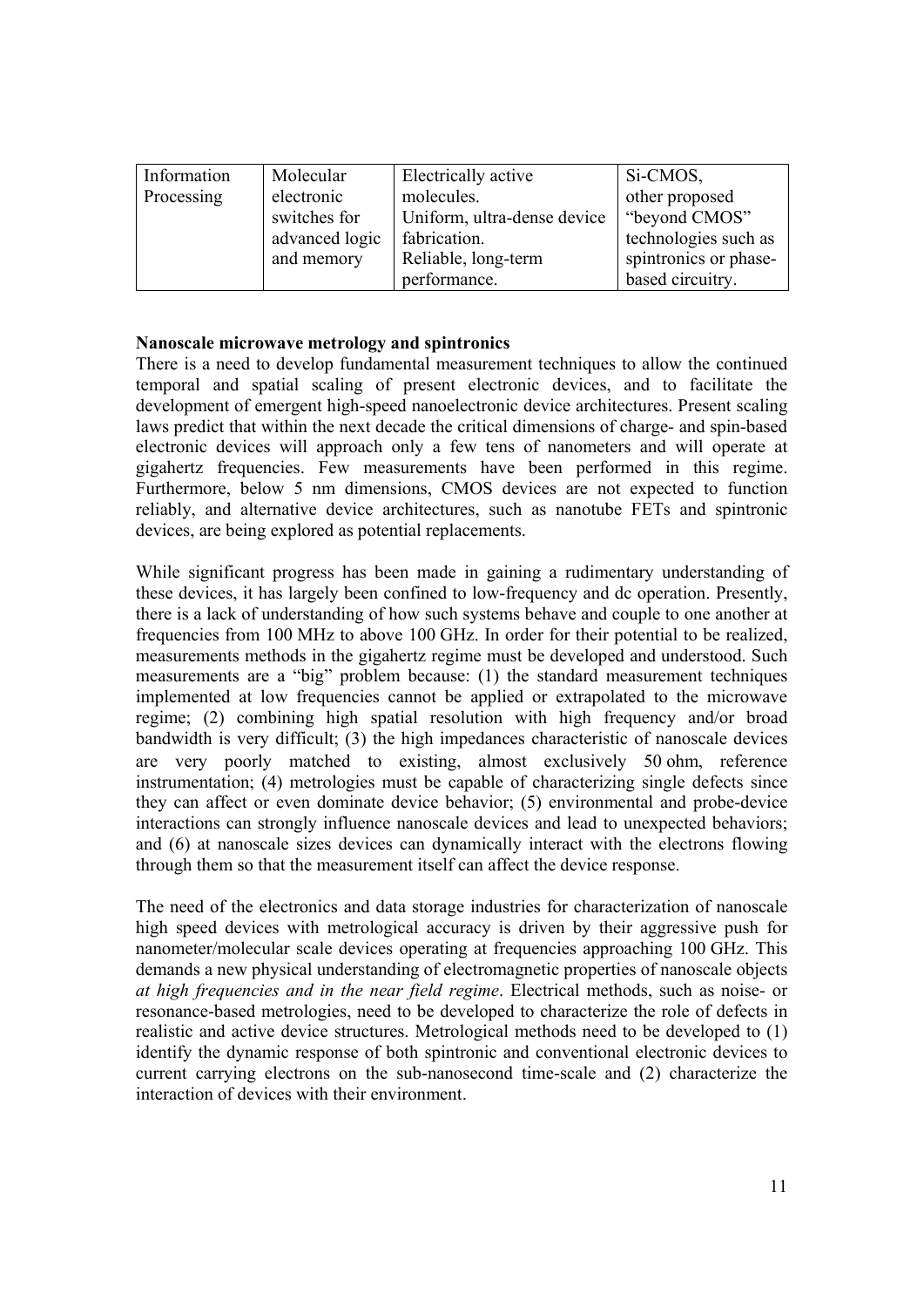Advances in nanoscale microwave metrology will have impact on a wide variety of applications. These include high speed molecular electronics, high density storage, semiconductor-based integrated circuits, spintronic devices, quantum computing, and other alternative computing architectures proposed beyond CMOS. An example is the impedance matching problem in high density circuits. This requires strict tolerances on individual device impedances in order to efficiently integrate nanoscale FET-based devices together; the problem becomes increasingly difficult as characteristic dimensions shrink. The table below provides additional information on application areas and requirements for improvements in nanoscale microwave metrology.

| Application           | Examples                                                                                                                                                                                                                                                                                                                                                                    | Key                                                                             | Competing                                                                                                                                                                     |
|-----------------------|-----------------------------------------------------------------------------------------------------------------------------------------------------------------------------------------------------------------------------------------------------------------------------------------------------------------------------------------------------------------------------|---------------------------------------------------------------------------------|-------------------------------------------------------------------------------------------------------------------------------------------------------------------------------|
| Area                  |                                                                                                                                                                                                                                                                                                                                                                             | Requirements                                                                    | Technologies                                                                                                                                                                  |
| Applied<br>Metrology  | Calibrated S-parameter<br>measurements at arbitrary<br>reference impedance. This<br>includes clarification of the<br>meaning of equivalent<br>complex wave amplitudes and<br>phases, impedances in nano-<br>structures at<br>microwave/millimeter wave<br>frequencies with critical<br>evaluation of their definitions.                                                     | Accuracy and<br>traceability,<br>impedance<br>compatibility                     | None, at present,<br>though some<br>development is<br>pursued in<br>industrial<br>laboratories. All<br>the existing<br>approaches are 50<br>ohm reference<br>impedance based. |
| Applied<br>Metrology  | Time and frequency domain<br>metrology for micro/millimeter<br>wave nanoelectronics.                                                                                                                                                                                                                                                                                        | Sensitivity,<br>accuracy, spatial<br>resolution,<br>and traceability.           | None, at present.<br>This type of<br>metrology is partly<br>developed in<br>optics, but does not<br>exist at microwave<br>frequencies.                                        |
| Novel<br>Measurements | Near field chemical-sensitive<br>specific spectroscopy such as<br>near field EPR or NMR and<br>nanoscale material<br>characterization. High<br>resolution spectroscopy of<br>magnetic nanostructures,<br>characterization of charge-<br>based single-photon sources,<br>particle detectors,<br>electromagnetic field mapping,<br>etc. Device control with<br>electron spin. | Combined<br>spatial<br>resolution,<br>bandwidth and<br>chemical<br>sensitivity. | More expensive<br>and elaborate time<br>resolved<br>synchrotron and x-<br>ray approaches                                                                                      |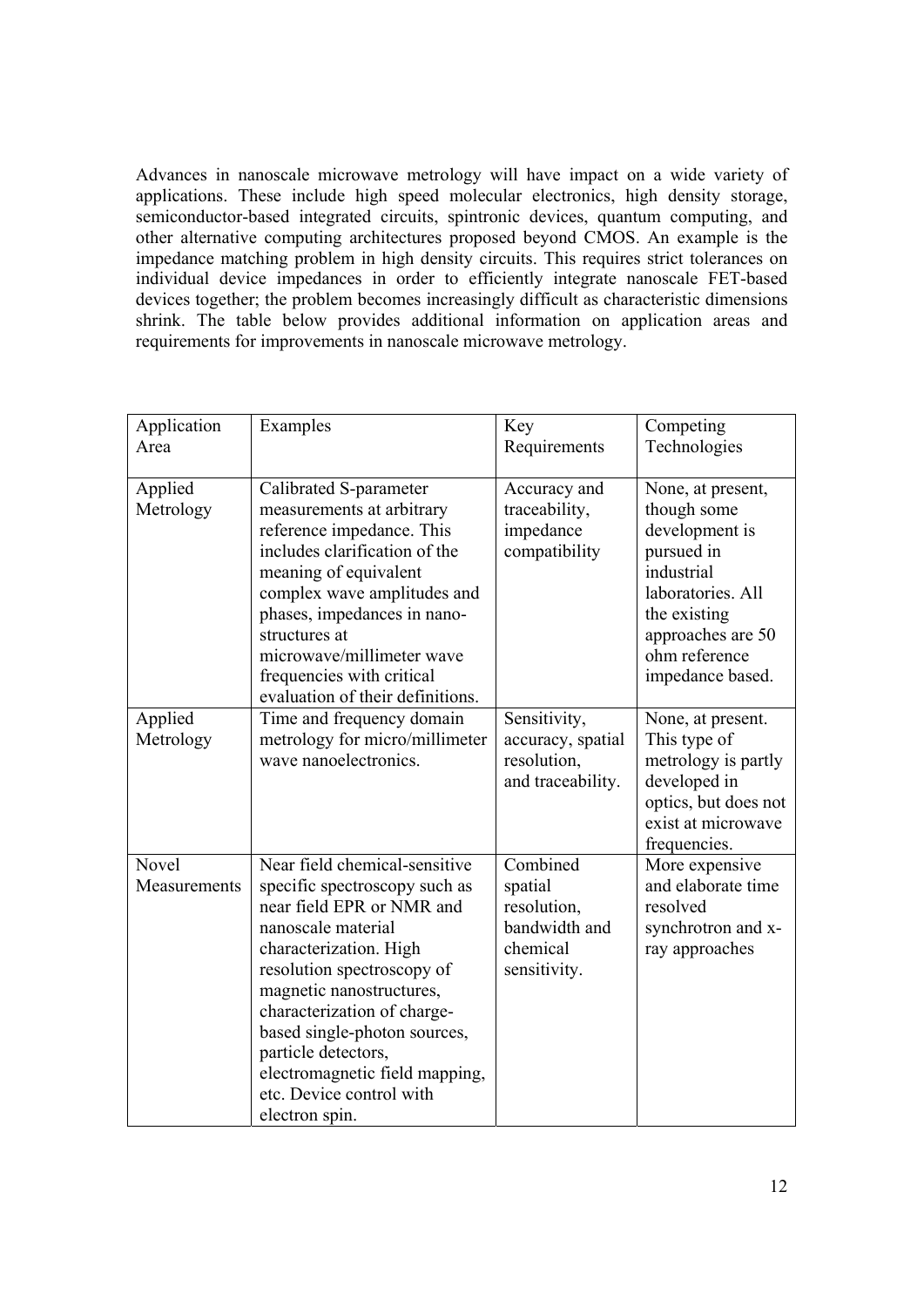| Information | Active spintronic devices,      | Improvements     | Quantum             |
|-------------|---------------------------------|------------------|---------------------|
| Processing  | nanoscale microwave sources     | upon CMOS,       | computing,          |
|             | and spectral analysis, magnetic | microwave        | MEMS/NEMS,          |
|             | random access memory, hard      | power output,    | optical processing. |
|             | disk drives.                    | ultra-high speed |                     |
|             |                                 | behavior,        |                     |
|             |                                 | nanoscale        |                     |
|             |                                 | spectroscopy.    |                     |

## **Nanomagnetism**

Nanomagnetic structures and devices are penetrating various sectors of today´s society ranging from information and communication technology to health care. While a sound metrological basis including standards and traceability chains has been established for measuring the magnetic properties of macroscopic objects, metrology for nanomagnetism is still in its infancy. Outlined below are "big problems" of nanomagnetism, among them some that are common to nanotechnology in general (e.g., refer to the section above on nanoscale microwave metrology).

While traceable measurement techniques for the magnetic field and the magnetization have limited spatial resolution, high-resolution microscopy techniques are lacking traceability (e.g., Lorentz microscopy, magnetic force microscopy, spin polarized scanning tunneling microscopy). Thus, efforts are required to trace back nanoscale measurements to the existing macroscopic standards. Along with this effort, the sensitivity and spatial resolution of magnetic field probes like nano-SQUID and nano-Hall sensors need to be increased. In some cases, the invasiveness of the measurements process, i.e., the change of the measured object in response to the probe, has also to be addressed.

Nanomagnetic structures often exhibit ultrafast dynamic behavior with bandwidths in the GHz range and beyond. The large bandwidth is inherently linked to their small size, e.g., GHz precessional dynamics is based on a macrospin approximation, which is only valid for single-domain structures. Traceable methods for the measurement of ultrafast magnetization switching need to be developed along with standards for high-frequency test beds for ultrafast measurements (coplanar waveguides, microstrip lines).

Research in nanomagnetism has led to the discovery of qualitatively new device concepts and devices such as, e.g., spin-torque memory cells and spin-torque oscillators, for which metrology is required. This development together with the effort to merge magnetism with semiconductor technology in the field of semiconductor spintronics has drawn the attention to physical quantities that were less important in magnetic metrology in the past. This includes, e.g., the degree of spin polarization of spin polarized currents or the efficiency of spin injection over an interface between different materials. Providing a sound metrological basis for the measurement of these quantities presents a considerable challenge.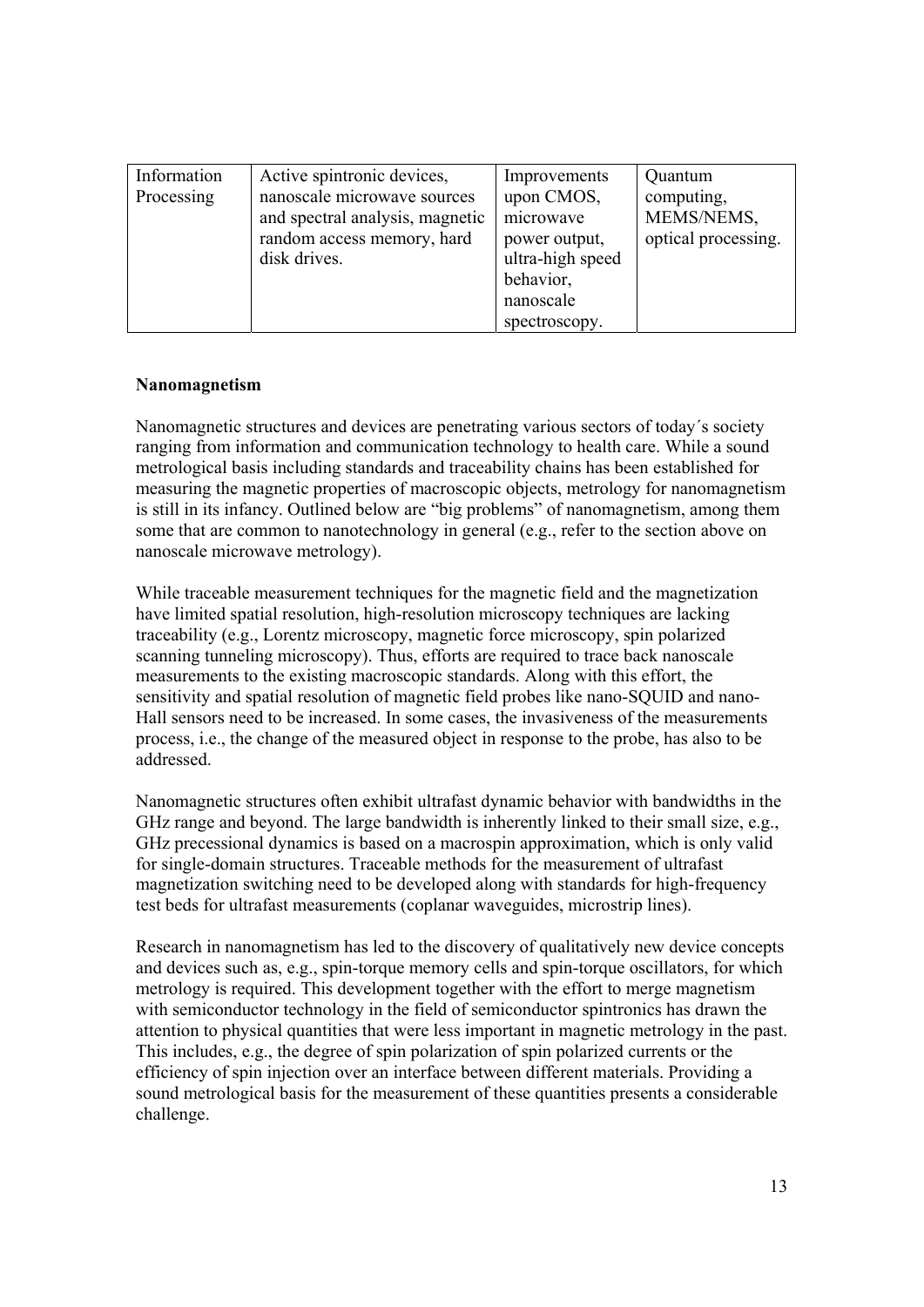Meeting the challenges outlined above will impact key information and communication technologies like high-density data storage or non-volatile computers memories. In medicine and life science solving the big problems of nanomagnetic metrology will bring substantial benefits to all technologies that rely on magnetic nanoparticles.

#### **SI Traceable High-Frequency Electromagnetic Field Measurements**

Ideally, radio-frequency (audio to optical) electromagnetic field measurements (electric field in V/m and magnetic field in A/m) would be directly linked to SI units with low intrusion, fast response, wide dynamic range (mV/m to kV/m and  $\mu A/m$  to A/m) and low uncertainty (less than 0.1 dB or less than 1%). The current state-of-the art is far short of this goal. At present, radio-frequency electromagnetic field measurements typically assume far-field conditions, measure the electric field only, use a small dipole with a diode based voltage detector, are only indirectly linked to the SI units, cannot accurately detect fields below 1 V/m, and have uncertainties on the order of 0.5 dB or greater than 5%. Presently used electromagnetic field probes were developed some 20 years ago and could be improved based on advances in materials and electronics. However, to achieve an order of magnitude improvement (or several orders) a new physical approach to electromagnetic field measurements is needed. No NMI has been able to improve on the diode probes to date. A true breakthrough improvement remains a difficult EM problem.

Optical modulators are a low intrusion alternative to dipoles; however, they cannot currently achieve significant sensitivity or accuracy gains. Electromagnetic field probes based on Rabi oscillations could potentially achieve high sensitivity and low uncertainty, but no obvious way to go from this atomic scale effect to a usable field probe presently exists. The Stark effect couples field strength with line spectra of a gas and may present a possible approach; however, again it is not clear how to go from this quantum effect to a usable field probe.

Development of a more robust foundation for electromagnetic field measurements is extremely unlikely except with the focused attention of the NMI community. Improved electromagnetic field probes would improve traceability worldwide and would also benefit high performance electromagnetic systems, such as radar, satellite, radiometer, and communication systems. Higher sensitivity and higher accuracy sensors and instrumentation would also enable new applications in electromagnetic imaging, in particular biomedical applications.

## **Quantized resistances of QHR arrays, newly fabricated materials, and related CCC technique.**

Since 1990, a single bar QHR (Quantized Hall Resistance) is adopted as a primary standard of DC resistance. Quantized Hall Array Resistance Standards (QHARS) have been studied extensively and in the future they could be working standards if the technique for the fabrication process of the arrays is finalized. And hopefully QHARS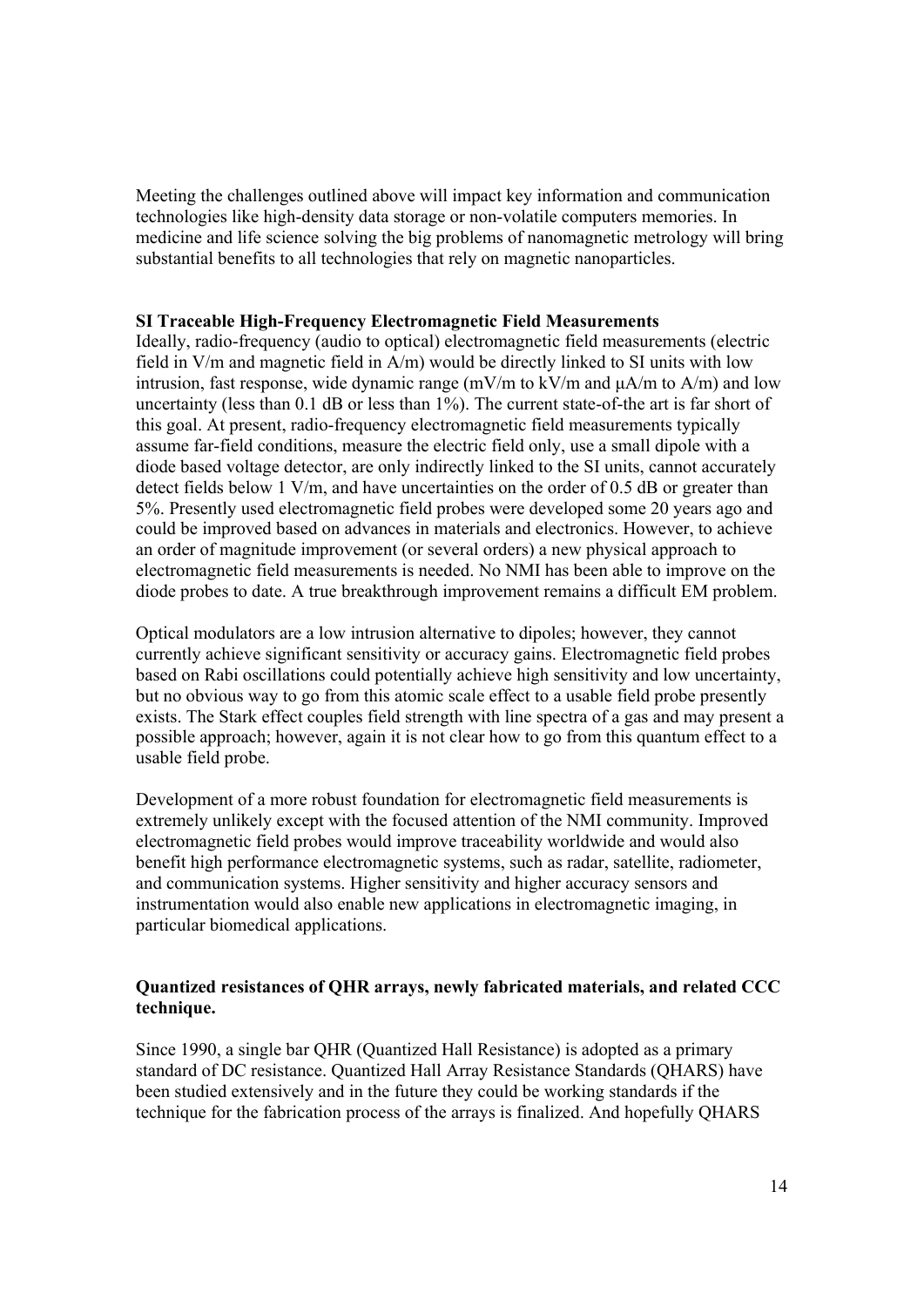could be recognized as a primary standard after sufficient evaluation. Crystal growth of GaAs/AlGaAs heterostructures has been well developed, high quality substrates are utilized for many applications. The newest techniques of fabrication of high quality ohmic contacts and insulation layers could be applied to the integration of QHR bars. High quality substrates could reduce the required magnetic fields. Arrays of value 100  $\Omega$ or 10 k $\Omega$  could be very useful for traveling standards first of all, and as working standards in many NMIs.

Recently various new heterostructure materials have been fabricated with the state-of-theart combinatorial method, and surveyed for various purposes and in some cases in quest of a high-mobility electron gas. For example, in ZnO/Mg*x*Zn1-*x*O heterostructures Shubnikov-de Haas oscillation and quantized Hall resistance were reported. And a  $LaAlO<sub>3</sub>/SrTiO<sub>3</sub> heterostructure was confirmed to have very high mobility and showed$ Shubnikov-de Haas oscillation. It is important to monitor the material fabrication research in that field, and, if necessary, we have to evaluate such materials from the metrology point of view.

In March 2007, graphene (single layer graphite) was reported to show quantized Hall resistance at 300 K. Electrically or chemically doped carriers of graphene have submicrometer-scale ballistic transport properties. And it also acts as weak link between superconducting electrodes and demonstrates the Josephson effect. It is reported that nanometer ribbons and quantum dot structures carved in graphene have a SET-like behavior. This incredible material could be a candidate to replace current GaAs/AlGaAs heterostructure-based QHR standard devices. Because its Landau levels split largely with several hundred to several thousand kelvins, we might have a possibility to operate the QHR at an elevated temperature and/or at lower magnetic field. The universality of the quantum Hall effect of graphene in comparison with that of a GaAs/AlGaAs heterostructure has been confirmed recently. If in addition to this the operation in moderate conditions will become possible after enough evaluation, a QHR system might be utilized at various laboratories, not only at expert NMIs.

It is believed that the electronics of CCC is well matured. But CCC cores are still handcrafted. If it would be possible to fabricate such CCC cores in a superconducting process, as it is widely utilized in Josephson junction fabrication technique (i.e. Nb-Al process), CCCs could then be cooled by compact liquid helium-free cryostats. In this case, CCC bridges could be utilized in many NMIs and replace conventional DCCs in some cases. For this purpose, the thickness and quality of the Nb and insulation layers are important.

#### **Traceable THz Metrology**

Terahertz (THz) technology is a rapidly growing field with a wide range of exciting early applications that take advantage of unique material properties at these frequencies. Applications include medical imaging systems, spectroscopy of molecular and biological systems, remote sensing and standoff detection for homeland security, atmospheric monitoring for pollutants and climate change science and cosmic microwave background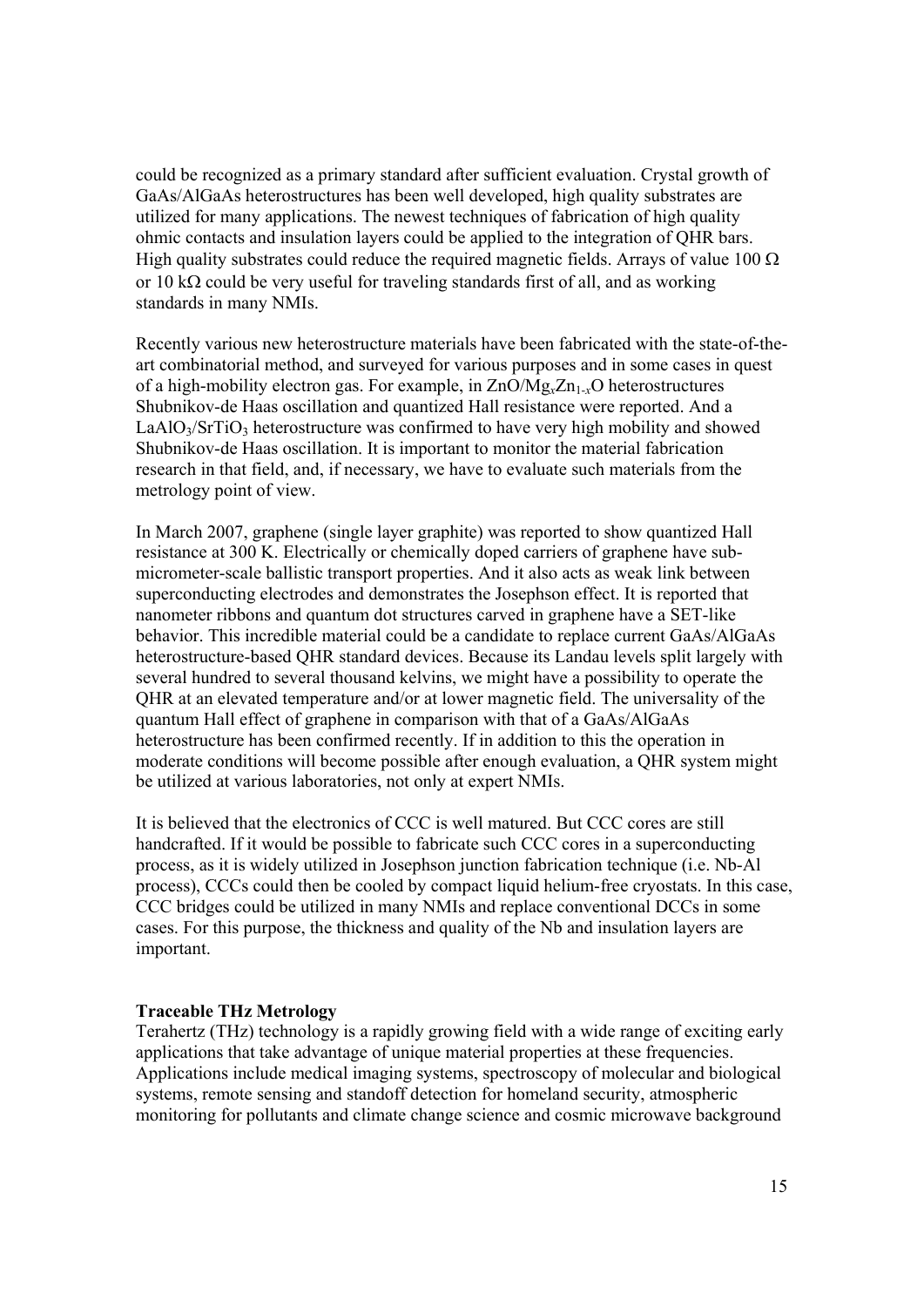(CMB) measurement to research the origin of the Universe and the physical laws governing the Universe. All of these efforts are for the development of components or measurement systems aimed at specific applications, with no concerted effort to address the underlying metrology infrastructure. NMIs will be needed to develop and deliver the essential measurement techniques and standards required to provide reliable and robust traceability for key measurement parameters in the terahertz frequency range. At present the THz community attempts to meet its metrology needs in an ad hoc fashion, generally using microwave or IR components far beyond their specified frequency range, even though basic physics considerations suggest they would be inaccurate. Microwave measurements currently reach up to  $\sim$ 100 GHz, while IR techniques extend to below  $\sim$ 10 THz. For the THz frequencies in between, this has left even the most basic of metrological tools, such as power meters, with serious gaps in capabilities over the needed power and frequency ranges, and without traceability. Immediate critical needs of the THz community are calibrated power measurements and the instrumentation and techniques to make quantifiable THz measurements of material properties and the interactions between THz radiation and measurement systems. As for CMB measurement it is believed since recently that the information of CMB polarization, which is measured by superconducting detectors, will play an important role to disclose the true figure of the Universe in the time shortly before the Big Bang. Quick and accurate calibration technique for such detectors will contribute to this scientific activity.

#### **High-speed Communications and associated metrology**

The NMIs must continue to develop next generation measurement methods and services for high-speed waveform measurements and other metrologies to support advanced highspeed communications. Such measurements include traceable measurements of ultra-fast pulses, combining time and frequency domain techniques, as well as new systems level measurements for both optical and wireless. For example, to economically meet growing demand for capacity, networks must optimize use of infrastructure and spectrum. This requires more efficient use of bandwidth and extensive reconfigurability of network elements, including routing of paths and channels. These advances require development of completely new paradigms to support physical layer measurements for both fiber optic and wireless systems. The measurement needs for next-generation networks far exceed today's capabilities and demand a multidisciplinary approach that accurately quantifies the physical-layer performance of frequency-, waveform-, and path-agile networks.

#### **Physiological effects of ac and dc magnetic fields**

The highest magnetic fields to which the human body is normally exposed occur during magnetic resonance imaging (MRI). Clinical MRI systems create static magnetic flux densities of typically 1.5 to 3 T and smaller superimposed radio frequency (RF) fields.

Regulations exist or are in preparation to limit the exposure to the risks arising from electromagnetic fields. These risks include effects on nervous system functions in the body, and the recent EU Directive 2004/40/EC defines exposure limits for workers in the frequency range from 1 Hz to 10 MHz with respect to the induced maximum current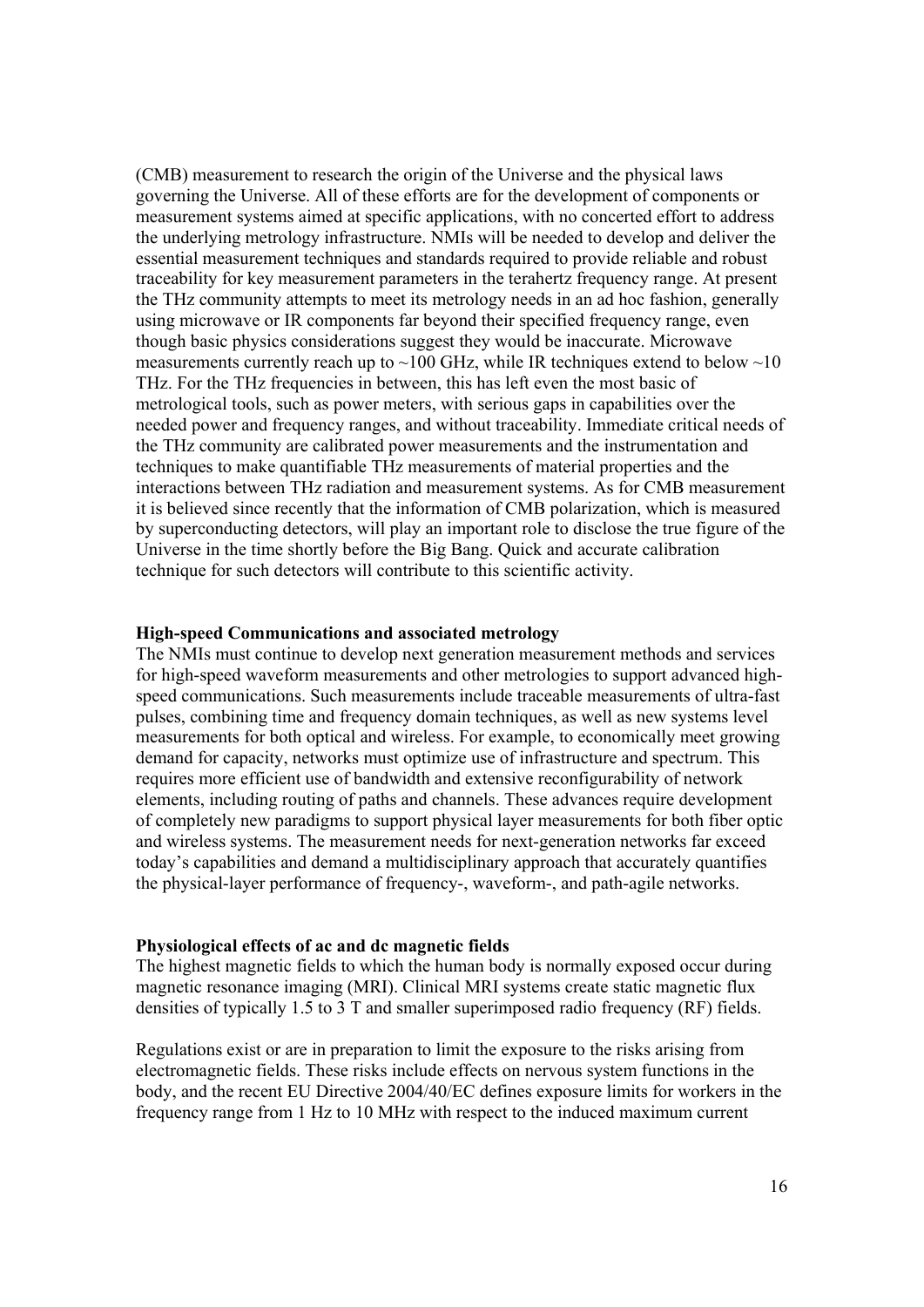densities in the human body. The link between these induced current densities and the related, more directly accessible electric and magnetic field strengths is based on numerical modelling, but no experimental verification exists. Also, the knowledge of physiological reference data, as for example tissue conductivities in the human body, is very limited. Motion of workers in the stray field of MRI scanners or other large dc magnets also leads to induced currents, which can become significantly large. At present, these current densities are determined by numerical modelling but also in this case no experimental verification exists.

A possible field of contribution of metrology would be the measurement of physiological properties needed as input for the calculations. It might also be useful that the CCEM or NMIs active in this field establish contact with ICNIRP, the International Commission on Non-Ionizing Radiation Protection, which is recognized by the WHO, ILO and other bodies as the international independent advisory body for this field.

#### **Other specific technical metrology challenges**

Communication with nanosystems (acoustical, optical, electromagnetic, nano-micro interface)

Nanomeasurements (CNT properties)

Fermi surface measurement

#### **Societal, Economic, and Cross-cutting Areas**

| Energy      |                                                  |
|-------------|--------------------------------------------------|
|             | Smart Grid (intelligent electric grid)           |
|             | Transformer and other power equipment efficiency |
|             | Fuel cell                                        |
|             | Solar                                            |
| Environment |                                                  |
|             | Climate change                                   |
|             | Detectors for monitoring                         |
| Health      |                                                  |
|             | Bioelectronic (mentioned above)                  |
|             | Toxicity?                                        |
|             | Electronic Implants                              |
|             | Imaging                                          |
|             | EMF effects (cellular telephones)                |
|             |                                                  |

Homeland Security